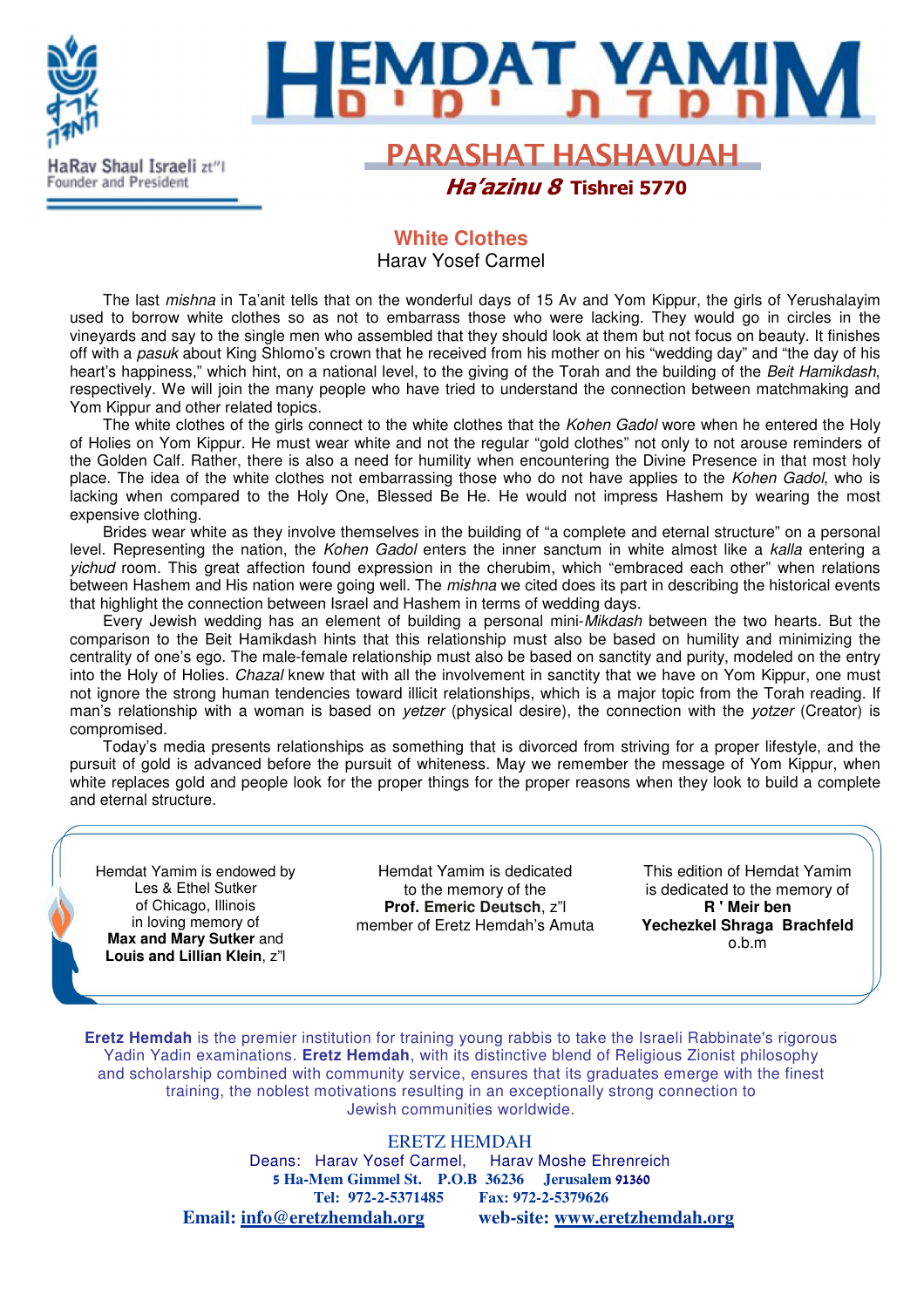

Ha'azinu

# **Ask the Rabbi**

**Question:** If someone has to eat for health reasons on Yom Kippur in a manner that he has to eat, at times, more than a shiur (the amount that constitutes a full violation), does he have to be careful about the shiur the rest of the day?

**Answer:** When possible, a sick person who must eat ingests food and drink in small quantities to minimize the level of the necessary violation of eating on Yom Kippur (Shulchan Aruch, Orach Chayim 618:8). (You are apparently aware of how this is done.) Your question is whether or not this effort is all or nothing. In other words, if he anyway has to fully break the fast, does it makes a difference how many times this happens? (We are assuming that the need to be careful each time is not itself going to negatively impact the sick person.)

If the question related to other eating violations (e.g., a sick person had to eat non-kosher food), the answer is simple. Just because one was forced to perform a major violation once is no reason for it to be less severe later. The question is whether eating on Yom Kippur is a normal "eating violation," wherein every shiur of food is a violation, or whether it is a violation of the obligation to fast. If the latter is true, then arguably, once one was forced to suspend his fast, further eating does not fundamentally change things.

The Shulchan Aruch (OC 568:1) says that when one has to fast on a specific day (even if it is self-imposed) but ate, he must continue fasting and cannot say that fasting the rest of the day will not help. This would seem to answer our question. However, the Binyan Tzion (34) suggests that this requirement to continue the fast might only apply if he ate improperly. In contrast, when halacha allowed him to break his fast (by eating a full shiur), we might say that there no longer is a fast to continue. At that point, whether or not he eats a full *shiur* or is careful to eat small amounts and take breaks might be irrelevant. The Mikraei Kodesh (Yamim Noraim, 39) goes a step further, saying that even if one were to get better and not need to eat any more, it would still arguably be halachically permitted to eat.

There are certain indications that eating on Yom Kippur is not a classical prohibition on eating but a mitzva to go through a day-long fast: The Torah says (Vayikra 23:27) to "afflict yourselves" (as opposed to "do not eat"); in that context, it says from "evening to evening," implying that there is a single unit; the *shiur* is not the usual *k'zayit* but a larger one that "puts his mind at ease" (Yoma 81a). (The matter of putting the mind at ease should not be exaggerated. The violation is not when one goes from a state of hunger to one of relatively less hunger. After all, one who ate half an hour into Yom Kippur and is still satiated from the *seuda hamafseket* still commits a full violation. Rather, the violation is to eat significantly in a way that generally suffices to put one's mind at ease that he has eaten (S'fat Emet, Yoma 73b).)

The crucial source in trying to resolve this matter is the *gemara* in Kritut (18b). In looking for a case of one who violated prohibitions that would require separate *korbanot* but having done so on Yom Kippur, the day one gets atonement for sins, the *gemara* mentions eating forbidden fats in the morning and afternoon. Tosafot and the Rosh (in Shita Mekubetzet) (ad loc.) ask why the *gemara* didn't just talk about one who is obligated in two *korbanot* for eating anything twice on Yom Kippur. The Binyan Tzion suggests that this might only obligate in one korban because, as above, once he ate there is no fast to break. However, the aforementioned, more authoritative sources do not give that fundamental answer, and give less satisfying technical answers. This suggests that which most poskim (see also Yalkut Yosef, Moadim, pg. 96) seem to posit: although there is a positive element of fasting a whole day, every act of eating is a violation of eating on a day when eating is forbidden.

**"Living the Halachic Process**" **-** We proudly announce the publication of our first book in English. "Living the Halachic Process" a selection of answers to questions from our Ask the Rabbi project. A companion CD containing source sheets for the questions is also

available.

In honor of the book's debut we offer it at the special rate of \$20 (instead of \$25). Contact us at info@eretzhemdah.org

> Have a question?..... e-mail us at info@eretzhemdah.org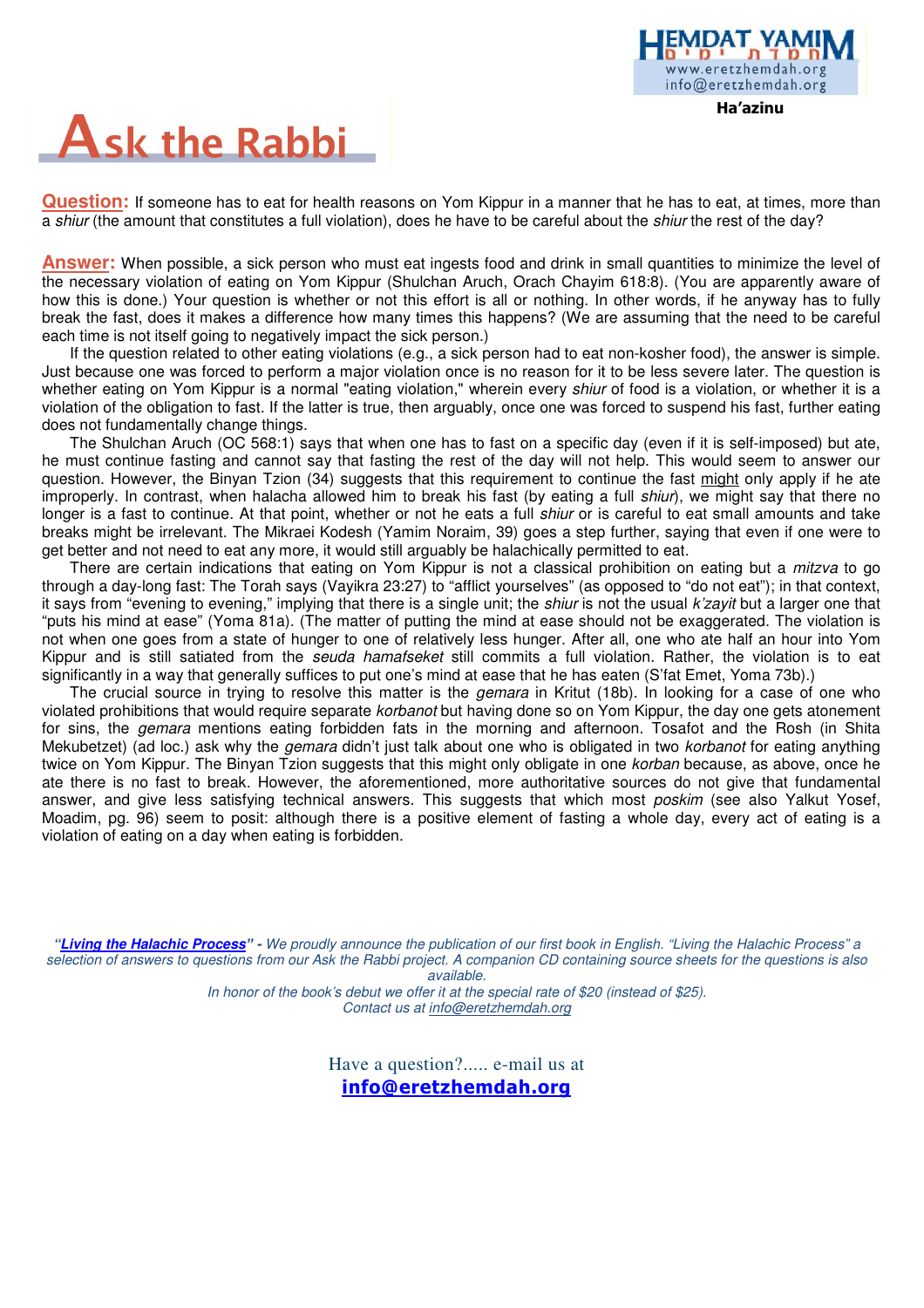



**Two Elements of Evil Speech**  (based on Berachot 2:44)

**Gemara:** My Lord, withhold my tongue from evil and my lips from speaking *mirma* (deceit)...

**Ein Ayah:** The tongue relates to the inner content of language, and the lips refer to the external element of language. [Thus the prayer discusses both elements of speech.] Because the true evil is the evil of false philosophies, the prayer requests that Hashem should protect so that the internal content of his speech should not turn toward the evil of damaging views. It asks also that the external element of speech should not express things that differ from one's internal intention, which could cause damage to those who are easily deceived. That is what deceit is: saying things that are against what is in one's heart.

#### **The Task of an Individual in his Life**

(based on Berachot 2:46)

**Gemara:** My Lord, until I was created I was not worthwhile, and now that I was created, it is as if I was not created.

**Ein Ayah:** During the infinite time from the beginning of time until I was created, there was nothing in the world for which I was needed, for if there were something in the world for which I was needed. I would have been created at that point. Eventually, the time arose for me to do something to complete an element of the world. If I would have focused my actions for the purpose for which I was created, I would now be worthwhile. However, since my actions are not going toward that good goal, but rather to do that which my heart desires, I have not reached my goal. Thus, I still, as previously, am not worthwhile.

**The Importance of Yisurin** (based on Berachot 2:50)

**Gemara:** When Rabbi Yochanan would complete the Book of Iyov, he would say: "A person is destined to die, and an animal is destined to be slaughtered, and all are destined to die. Fortunate is one who grew in Torah …."

**Ein Ayah:** Rabbi Yochanan gave the following solution to the existence of yisurin (torment) in the world. The endpoint of life is death. A person finds his real purpose after the end of his life on earth. If yisurin did not slightly weaken a person's connection to the material world so that his spirit could separate from it and find a restful respite, then the spirit's strong connection to the love of the physical world would detract from his spiritual completeness. The spirit would maintain, based on habit, longings for the body and its activities. Therefore, Hashem, in His wisdom, arranged matters so that the spirit would not find full satisfaction in this world. The reason is as Rabbi Yochanan said: "A person is destined to die and an animal, which does not have a spirit with deep feelings, is destined for slaughter. In other words, the animal can die suddenly without being introduced to it with a gradual weakening. It does not need to have its desire for life removed slowly. Since all are destined to die, it was appropriate to give the example of slaughter for the animal, which is a classic case of a sudden death. Even if an animal dies naturally, it does not experience a person's type of trials and tribulations. A person in his old age will find a certain level of comfort for the spirit in his death, which allows him to rest in peace. The fortunate part of passing away is allowing the soul to grasp the true ideas that it was incapable of grasping while still engaged in material pursuit. Therefore, one who grew in the Torah is particularly fortunate.

## **Responsa B'mareh Habazak**, Volumes I, II, III, IV, V and VI:

Answers to questions from Diaspora rabbis. The questions give expression to the unique situation that Jewish communities around the world are presently undergoing. The answers deal with a developing modern world in the way of "deracheha, darchei noam". The books deal with the four sections of the Shulchan Aruch, while aiming to also take into consideration the "fifth section" which makes the Torah a "Torah of life." (Shipping according to the destination)Special Price: 6 volumes of Responsa Bemareh Habazak - \$75 (instead of \$90)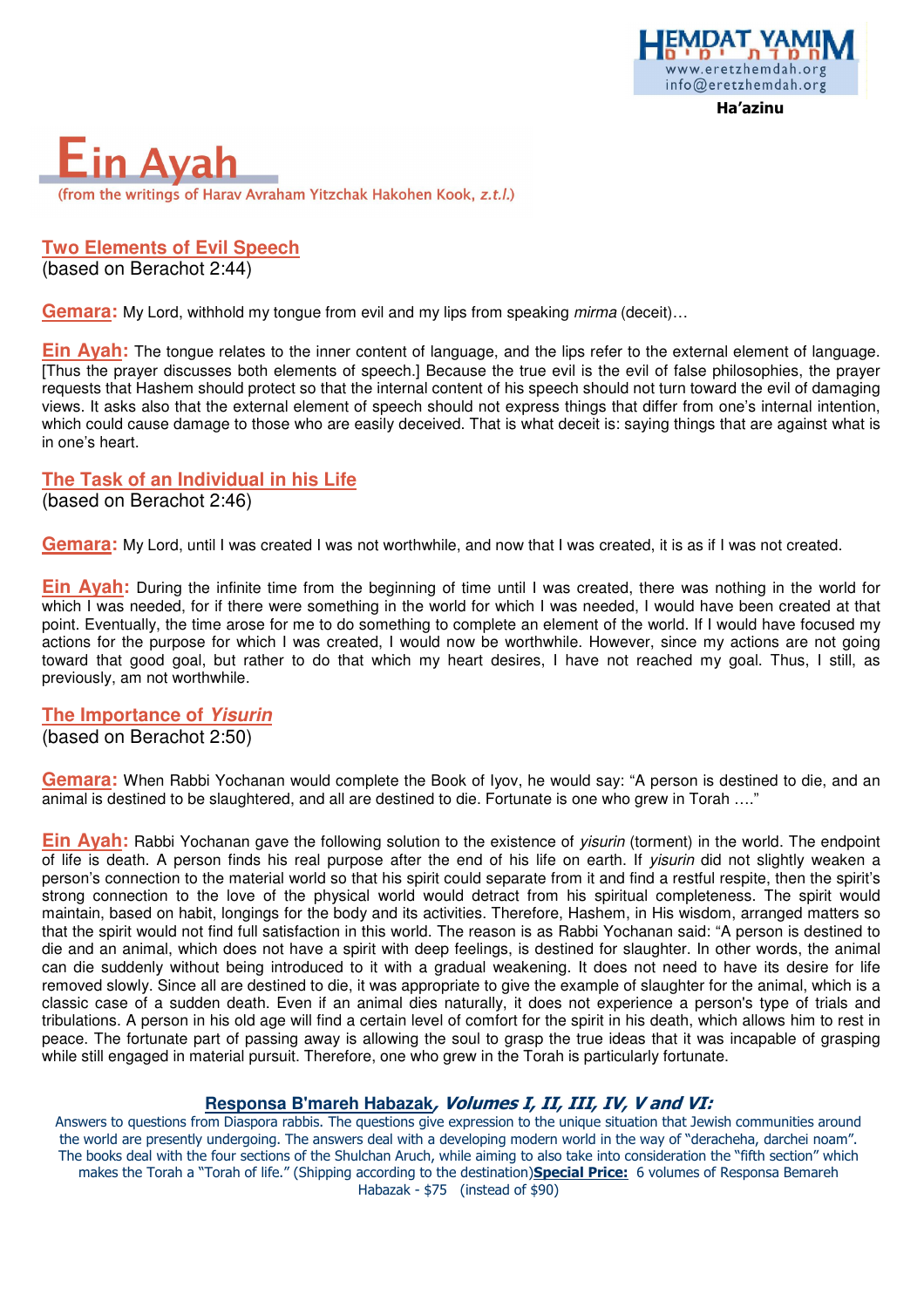# **P'ninat Mishpat**

### **The Status of Municipal Regulations Regarding Home Expansion – part II**  (based on Et Ladin, Harav Nir Vargon – Halacha P'suka, vol. 28)

#### [Last time, we saw the concept of communal regulations as something that halacha recognizes as legitimate and which in some ways can take on a halachic status.]

Ha'azinu

w.eretzhemdah.org info@eretzhemdah.org

Why are the Laws of Neighbors so affected by local custom? The Chatam Sofer (Shut V, 79) points out that living situations clearly must have undergone great change from the time that Jews lived in their own land to when they lived in exile. Nevertheless, the Talmudic *chachamim* of Bavel were able to judge issues that arose among Jews, and that which they ruled became Torah law and determined what is appropriate from a Torah perspective. The Chazon Ish (Bava Batra 12:6) writes similarly that it is the chachami's authority to determine what is considered a person acting on his own prerogative in his property and what is considered damaging one's friend. Whatever they decided, says the Chazon Ish, became the Torah law.

The logic behind these ideas is that the basis of the Laws of Neighbors is that one is forbidden to steal from his friend. Regarding movable objects, stealing consists of taking another's object. Regarding living quarters, where one has rights to use the property, there are gray areas in regard to what actions infringe on another's rights to use his property as he deserves. The chachamim had to draw the lines. It is possible that in regard to a place where the government or municipality supplies the population with the right to build and live, the guidelines they set have a strong impact on the related halacha.

What happens when the local regulations do not add restrictions but take away from the protection that halacha gives members of the community? Sometimes, at least according to certain opinions, we do not follow the local *minhag* in these matters. Rabbeinu Tam (Tosafot, Bava Batra 2a) says that when the local custom is to make a fence between the properties of two partners that does not uphold privacy needs, we do not follow the minhag. The Rosh (Shut 18:15) says that even when the practice among the non-Jews is to allow one to build in front of another's window and cause darkness, local Jews may not do this to their friends.

In other words, local practice can add restrictions but cannot eliminate those that are halachically mandated. By adding restrictions, one is not going against the halachic rulings, as the permission had been contingent on the prospect that it would not infringe on another's own acquired rights. When local practice gives him more rights, it is as if he acquired additional property. The *gemara* (Bava Batra 22a) says that one has to leave four *amot* next to a neighbors wall so that people's walking next to the wall will strengthen it. The Maggid Mishneh (Shcheinim 9:9) explains that it refers to where the property was acquired from the king, which, according to local practice, means that an additional four amot were put at his disposal for this purpose.

## **Mishpetei Shaul**

*Unpublished rulings by our mentor, Maran Hagaon HaRav Shaul Yisraeli zt"l in his capacity as dayan at the Israeli Supreme Rabbinical Court. The book includes halachic discourse with some of our generation's greatest poskim. The special price in honor of the new publication is \$20.*